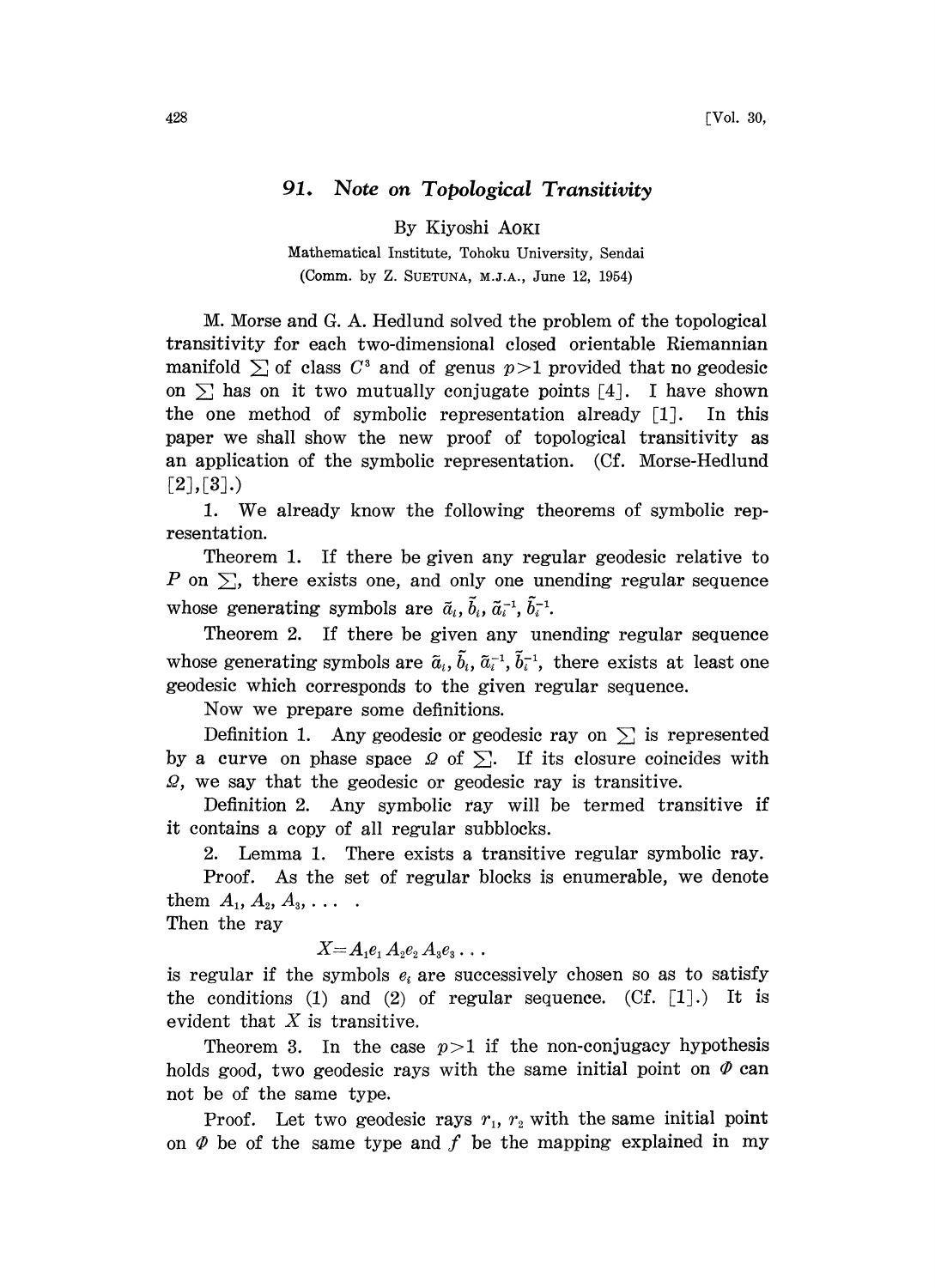paper [1]. Morse-Hedlund showed that  $f^{-1}(r_1)$  and  $f^{-1}(r_2)$  are not of the same type. Then  $r_1$  and  $r_2$  are not of the same type. This contradicts the assumption.

Lemma 2. Suppose that there is no geodesic ray which is of the same type with the given geodesic ray  $r_1$  passing the point  $P$ of  $\varPhi$ . Then, corresponding to two arbitrary positive constants  $\varepsilon$ , d there exists a positive constant h so large that if each point of the geodesic segment  $G_1$  of  $r_1$  with a common initial point, of length  $h$ , lies within a geodesic distance  $d$  of some point of a second geodesic segment  $G_2$  which has a common initial point with  $G_1$ , then  $G_2$  has at least one element within  $\varepsilon$  of the element of  $G_1$  which lies at the midpoint of  $G_i$ .

Proof. Suppose that this Lemma is not true. There exists a positive constant h so large that even if each point of  $G<sub>1</sub>$ , of length h, lies within a geodesic distance d of some point of  $G<sub>2</sub>$ , every element of  $G_2$  lies without  $\varepsilon$  of the element of  $G_1$  which lies at the midpoint of  $G_i$ . When  $\varepsilon$  is fixed and  $h$  tends to infinite, it will be seen that  $G_1$  and  $G_2$  are of the same type and this is contrary to the assumption.

Lemma 3. Suppose that there is no geodesic ray which is of the same type with the given geodesic ray  $r_1$  passing the point P on  $\varPhi$ . Corresponding to any positive quantity  $\varepsilon$ , there exists a positive integer *n*, so large that as if two blocks  $R_1, R_2$ , representing  $G_1, G_2$  in Lemma 2 respectively, have *n*-block in common,  $G_2$  has at least one element within  $\varepsilon$  of the element of  $G_1$  which lies at the midpoint of  $G_i$ .

Proof. No geodesic on  $\varPhi$  has on it two mutually conjugate points. A particular consequence of this result, as given in the theory of the calculus of variations, is that, if we vary the end points of a given geodesic segment, there exist further the geodesic segments joining these end points and varying continuously with the end points both in position and in length. As  $\Sigma$  satisfies the non-conjugacy hypothesis, there is no more than one geodesic segment joining any two points on  $\varPhi$ , hence the length of the geodesic segment on  $\varphi$  is a single valued continuous function of the position of those end points. In particular we have the following result:

There exists a finite upper limit to the set of the lengths of the geodesic segments which are mapped by  $f$  on the geodesic segments joining pairs of points lying on a closed set of points on  $\varPhi$ . Since each point of  $G_1$  lies, by virtue of Lemma 2, within a geodesic distance d of some point of  $G<sub>2</sub>$ , corresponding to any positive quantity  $\varepsilon$ , there exists a positive constant h so large that  $G_2$ has at least one element within  $\varepsilon$  of the element of  $G_1$  which lies